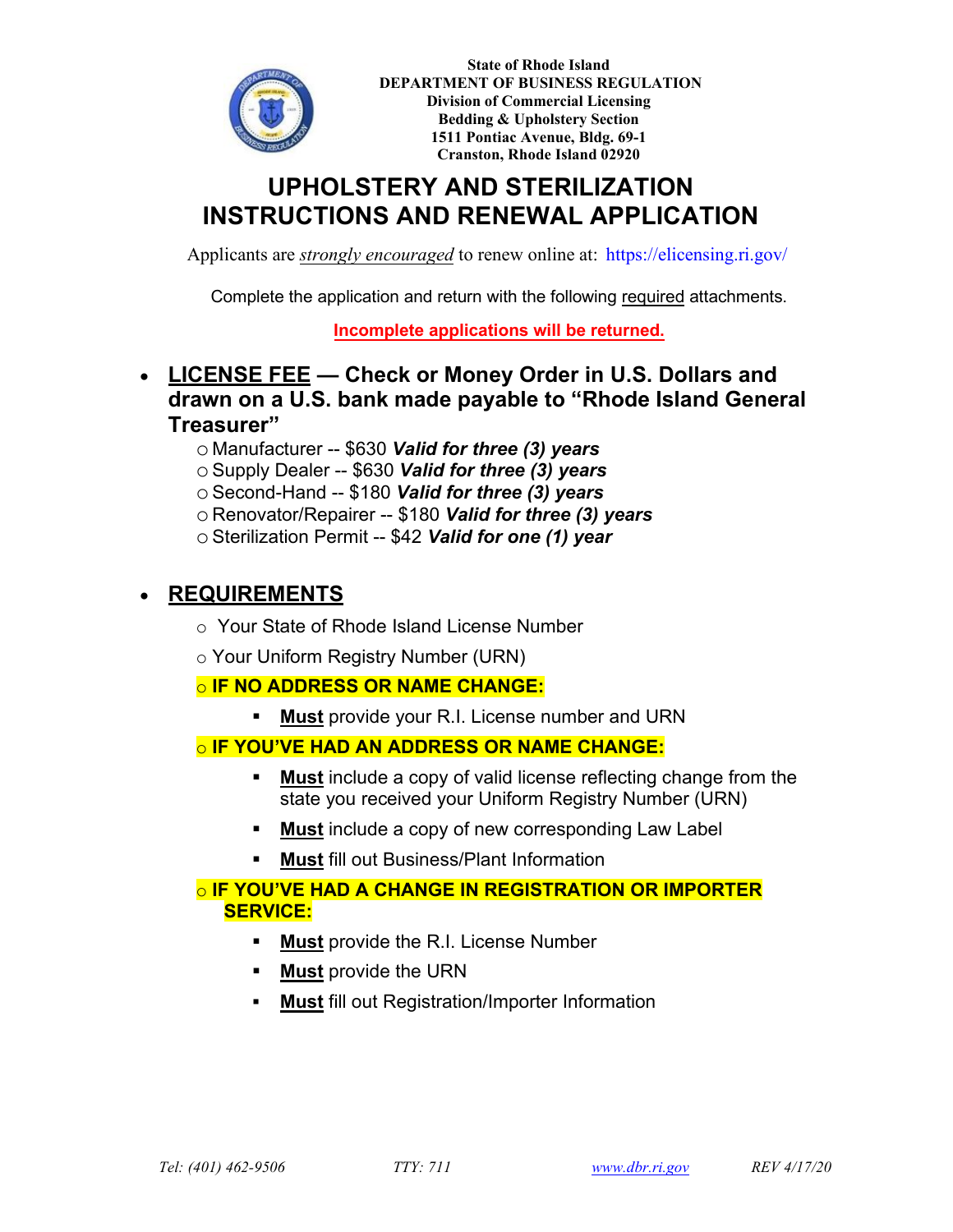

**State of Rhode Island DEPARTMENT OF BUSINESS REGULATION Division of Commercial Licensing Bedding & Upholstery Section 1511 Pontiac Avenue, Bldg. 69-1 Cranston, Rhode Island 02920** 

#### **UPHOLSTERY RENEWAL APPLICATION**

Please type. **Incomplete applications will be returned.**

| <b>LICENSE TYPE</b>                                                                   |               |              |        |  |  |
|---------------------------------------------------------------------------------------|---------------|--------------|--------|--|--|
| (check all that apply)                                                                |               |              |        |  |  |
| □ Manufacturer □ Supply Dealer □ Renovator/Repairer □ Second-Hand □ Sterilizer Permit |               |              |        |  |  |
| <b>RHODE ISLAND LICENSE AND</b>                                                       |               |              |        |  |  |
| <b>UNIFORM REGISTRY NUMBER INFORMATION</b>                                            |               |              |        |  |  |
| <b>State of Rhode Island License Number:</b>                                          |               |              |        |  |  |
| <b>Uniform Registry Number:</b>                                                       |               |              |        |  |  |
| <b>BUSINESS/PLANT INFORMATION</b>                                                     |               |              |        |  |  |
| (to be completed ONLY if there is a change)                                           |               |              |        |  |  |
| Name:                                                                                 |               |              | FEIN:  |  |  |
| DBA (If applicable):                                                                  |               |              |        |  |  |
| Address:                                                                              |               |              |        |  |  |
| City, State, Zip:                                                                     |               |              |        |  |  |
| Mailing Address (if different from above):                                            |               |              |        |  |  |
| Email:                                                                                |               |              | Phone: |  |  |
| Type of product:                                                                      |               |              |        |  |  |
| List all materials used:                                                              |               |              |        |  |  |
| <b>REGISTRATION SERVICE/IMPORTER INFORMATION</b>                                      |               |              |        |  |  |
| (to be completed ONLY if there is a change)                                           |               |              |        |  |  |
| <b>Registration Service Name:</b>                                                     |               |              |        |  |  |
| Registration Service Address:                                                         |               |              |        |  |  |
| Registration Service City, State, Zip:                                                |               |              |        |  |  |
| <b>Registration Service Email:</b>                                                    |               |              | Phone: |  |  |
| Will all correspondence be sent to the Registration Service?                          | $\square$ Yes | $\square$ No |        |  |  |
| Is this a joint registry?                                                             | $\square$ Yes | $\Box$ No    |        |  |  |
| Importer Name:                                                                        |               |              |        |  |  |
| Importer Address:                                                                     |               |              |        |  |  |
| Importer City, State, Zip:                                                            |               |              |        |  |  |
| Importer Email:                                                                       |               |              | Phone: |  |  |
| Will all correspondence be sent to the Importer?                                      | $\square$ Yes | $\Box$ No    |        |  |  |